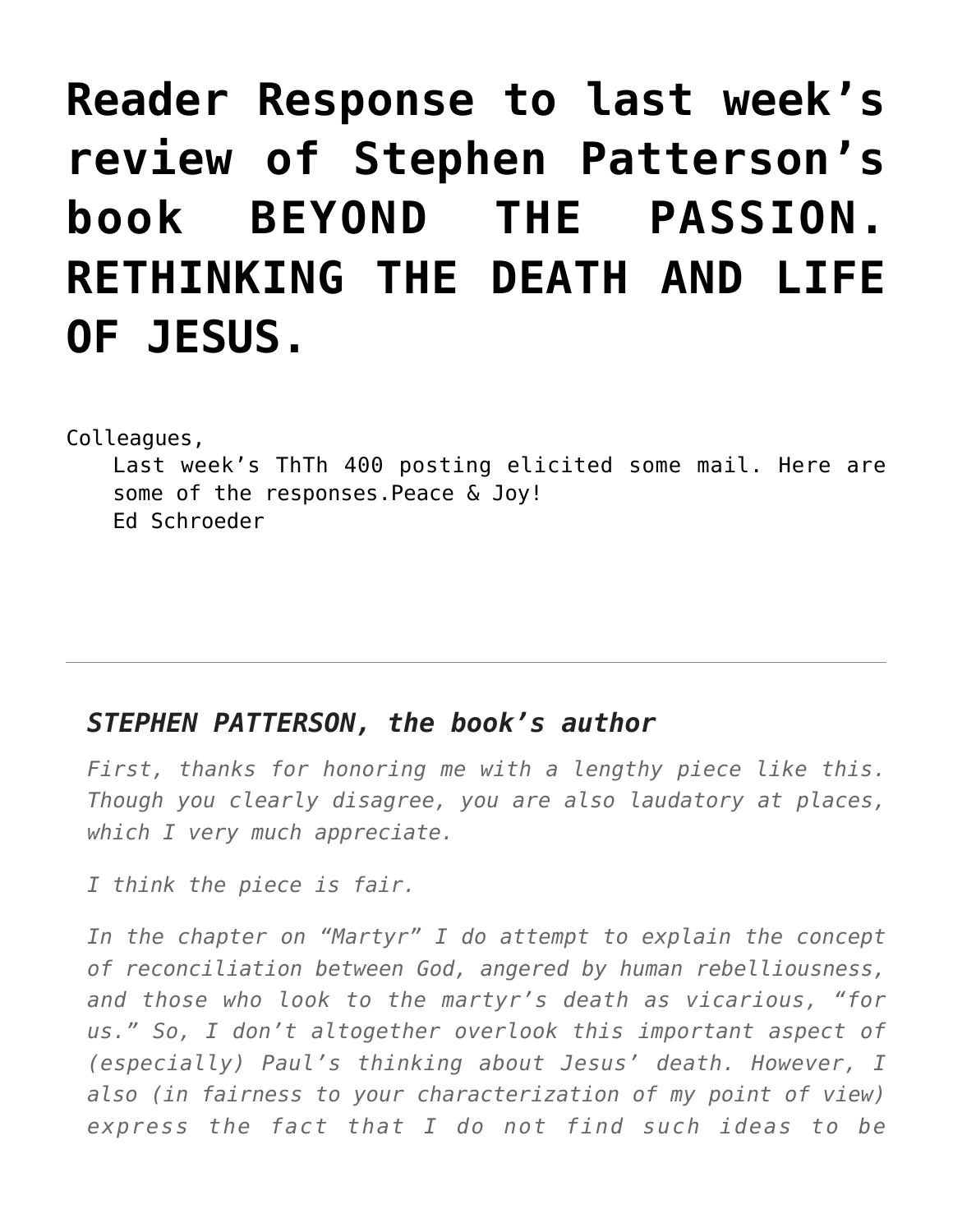*theologically illuminating. The point I expected comment on, however, was my interpretation of Romans 5:10, where Paul seems to be saying (fully congruous with current ideas about martyrdom) that the sacrificial death of Jesus reconciles us to God, but salvation comes by taking up the life of Jesus–that is, embracing the cause for which the martyr died. This strikes most (not just good Lutherans!) as bald works righteousness. But there it is. I can see no more natural way to read this text and all the surrounding material on Abraham (where one is counted righteous by one's faithfulness to God) and Adam (where death is overcome by obedience to God). For Paul, in Romans 5:10, reconciliation is a past event, but salvation lies still in the future and involves a particular way of life. I wouldn't be offended if you went back and called attention to this reading of things and gave me the proper Lutheran tonguelashing it will seem to deserve. This, at any rate, may be a key text in which my way of seeing things (salvation is ethics) is tested.*

*But I do wish to be very clear about this point. At the end of the day, I do not think that for Paul or anyone else salvation comes because of ethics. Salvation is ethics… or ethos, if you prefer. All that God holds in store for us can be had in the embrace of life lived in love for God and neighbor. The Kingdom of God is in the midst of you. It is possible to be "in Christ" now. This does not address the question of the afterlife. But in the gospels and in Paul the afterlife is seldom more than an afterthought.*

*Thanks again, Steve*

*PS I think I'll keep that typo ["canon fodder"] in the next edition. I'm starting to like it. (:*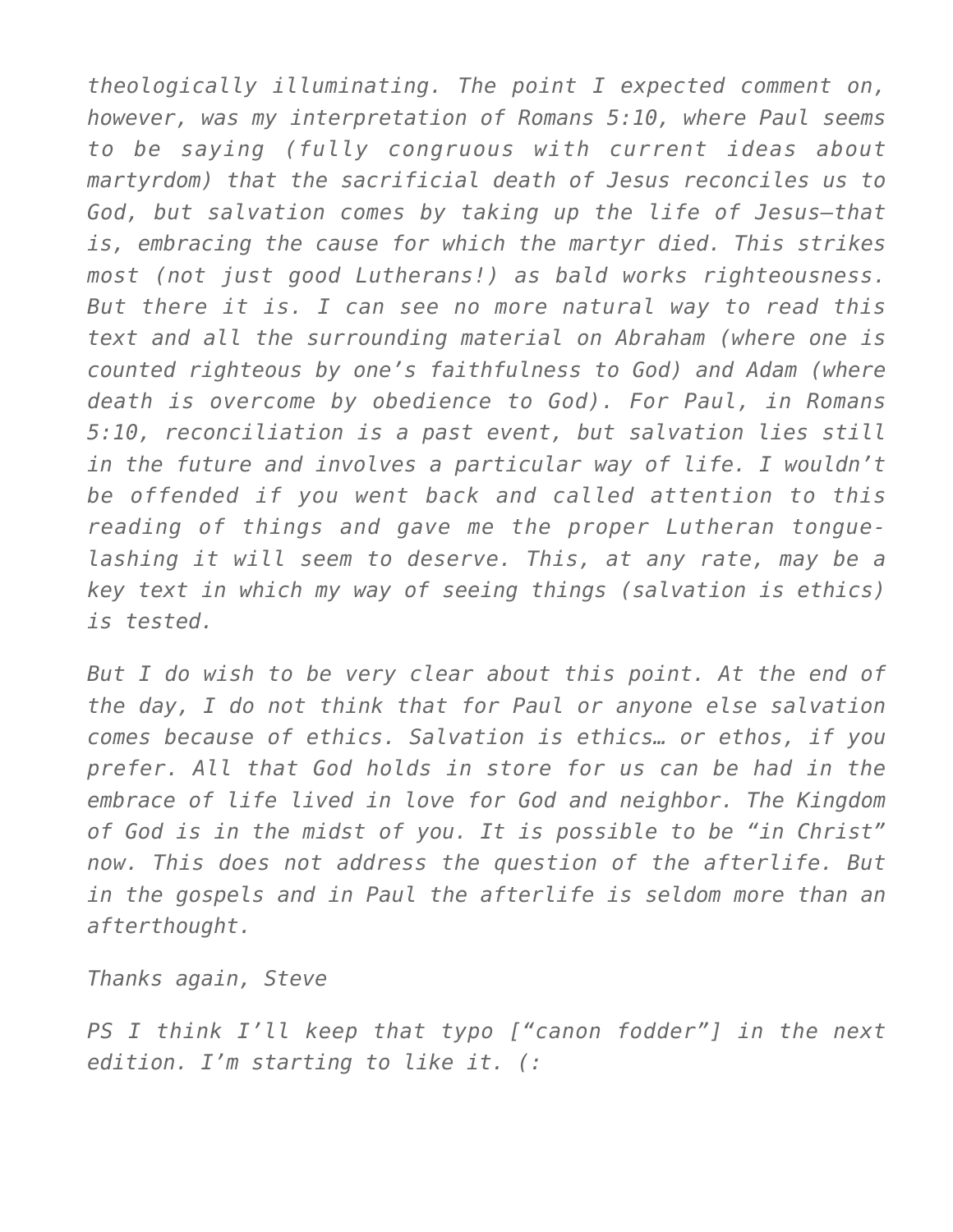## *FRED DANKER, retired Seminex Professor (New Testament)*

- *1. It is odd that SP views Rome as the contra for Jesus' agenda. A primary reason for rejection of Jesus as Messiah relates to his apparent disinterest in challenging Rome.*
- *2. The Kingdom of God is God's reigning activity as envisaged by OT prophets and psalmists. Ps. 145 is a preeminent exhibition of the idea, and Luke 1 echoes it. Deliverance from the enemies of Israel and renewed relationship with God are here the major facets of the "Reigning" idea. Luke 4:18 outlines the program, and 4:43 restates it. The reign of God includes especially demonstration of God's concern for and interest in people who are marginalized. A total overhaul of attitudes exhibited by the bureaucratic religious structures as well as by ordinary people is required. Matthew 5-7 and Luke 6 are in effect a description of the reign in action.*
- *3. The NT Jesus is not 'Jesus contra Rome'. He is rather the Jesus who challenges the Judean establishment to rethink its acclaimed interest in the authority of Moses. Jesus' performance of miracles on the Sabbath, to cite but one example, is an "uppity" performance. By not endorsing Jesus and instead enticing Rome to view Jesus as suspect the leaders of Israel invite their own judgment. Rome's major interest was the maintenance of public order. Jesus endorsed Rome in that respect. He was not sponsoring a dissident way of life. Any dissidence had to do with Judean misapplication of Mosaic legislation. Rome moves in on Jesus when Judean bureaucracy and its supporters*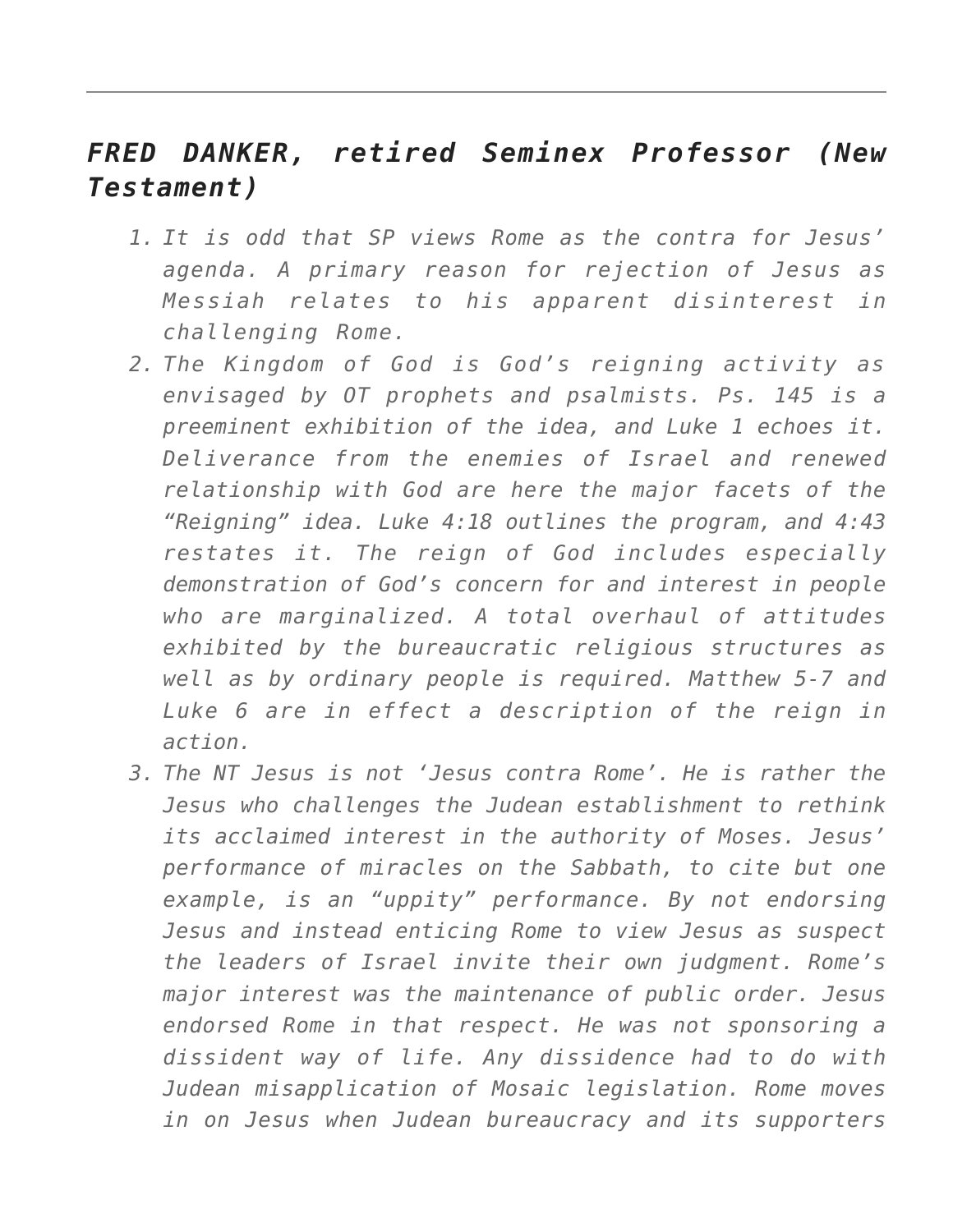*distort the deeds and words of Jesus.*

- *4. The view of Jesus' death as a sacrifice with an anti-Rome edge is an oversimplification. The death of Jesus is first of all an exhibition of the bankruptcy of bureaucratic thinking in Jerusalem. The resurrection demonstrates God's generous forgiveness of the perpetrators of Jesus' death. That is the climactic expression of God's reign, according to Luke.*
- *5. SP's reading of Hebrews obscures the intramural Israelite debate expressed in its pages. At every turn Hebrews shows how Jesus trumps apparent Mosaic dismissal of his Messianic identity.*
- *6. SP lacks a clear understanding of the idea of "resurrection" in the ancient polytheistic world. "Dead men rise up" never was the general consensus. Membership in the elite club of the immortals was on a different level of perception.*
- *7. The NT writers do not reduce the resurrection of Jesus to a metaphor. He was not a good candidate, given the manner of his death. John the Baptist would have been a more likely choice. Moreover, Paul himself does not focus on Jesus as the resurrected one, but on Jesus as the crucified one. The fact, according to the consentient voice of the Christian community, is that the resurrection of Jesus constituted a problem for the followers of Jesus. The raising of a miscreant seemed to be out of character for God. Hence it was necessary to get the rationale for the crucifixion straight in order to understand the resurrection. In this way we are able to answer the question: "Why Jesus?"*
- *8. By taking on an establishment that distorted the authentic Mosaic record, Jesus ensured his own death. And Paul summed the matter: The Law killed Christ. For Law, without submission to God's reigning interest, always*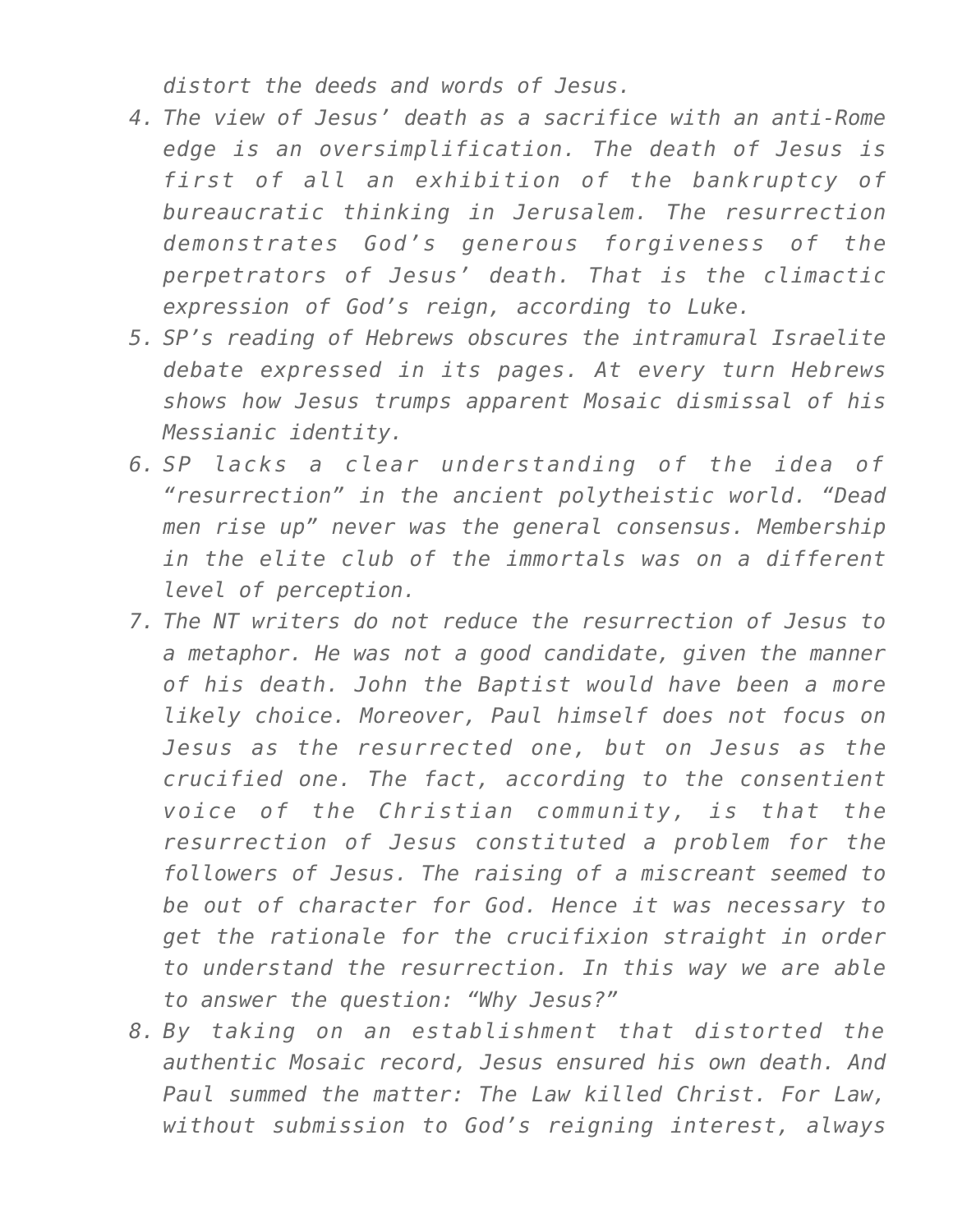*kills. And from the killing process one needs salvation so that the ethical interests of Jesus can be realized. The Reigning moment of God is in itself a message of forgiveness. According to the NT witness, those who reject it affirm their own autonomy and thus in reality the rejection of Moses . Hence a word like this: We h ave no king but Caesar. The irony, according to the evangelists, Paul, and the writers of Hebrews and Revelation, is that those who seem to be most Semitic end up being anti-Semitic, for Jesus is the incorporation of Israel. The Church has much unfinished business on this score, notwithstanding recent decrees and posturing in numerous other directions. Dietrich Bonhoeffer required of the Church that it adopt a discrete atheism. Today the call is for the Church to become Mosaically Semitic in depth.*

- *9. Your point about Judaism disappearing in SP from the life of Jesus requires no reinforcement.*
- *10. Ultimately, SP's interpretation follows the kind of analysis one might make of a dramatic production. What does the dramatist have in mind in the twists and turns of the plot and development of the characters and their interrelationships? The application of such critique to the NT is hazardous. Dramatists are creators of events and characters. We can analyze the dramatists' strategies and tactics. But the New Testament writings are of a different order. For them the events they record belong to the real world. The ways in which they present them tell us something about their understandings of such events. But it is an entirely different matter for a modern interpreter to replace the events with perceptions that in effect equal allegorization.*

*Just a few thoughts brought on by your diligent probing,*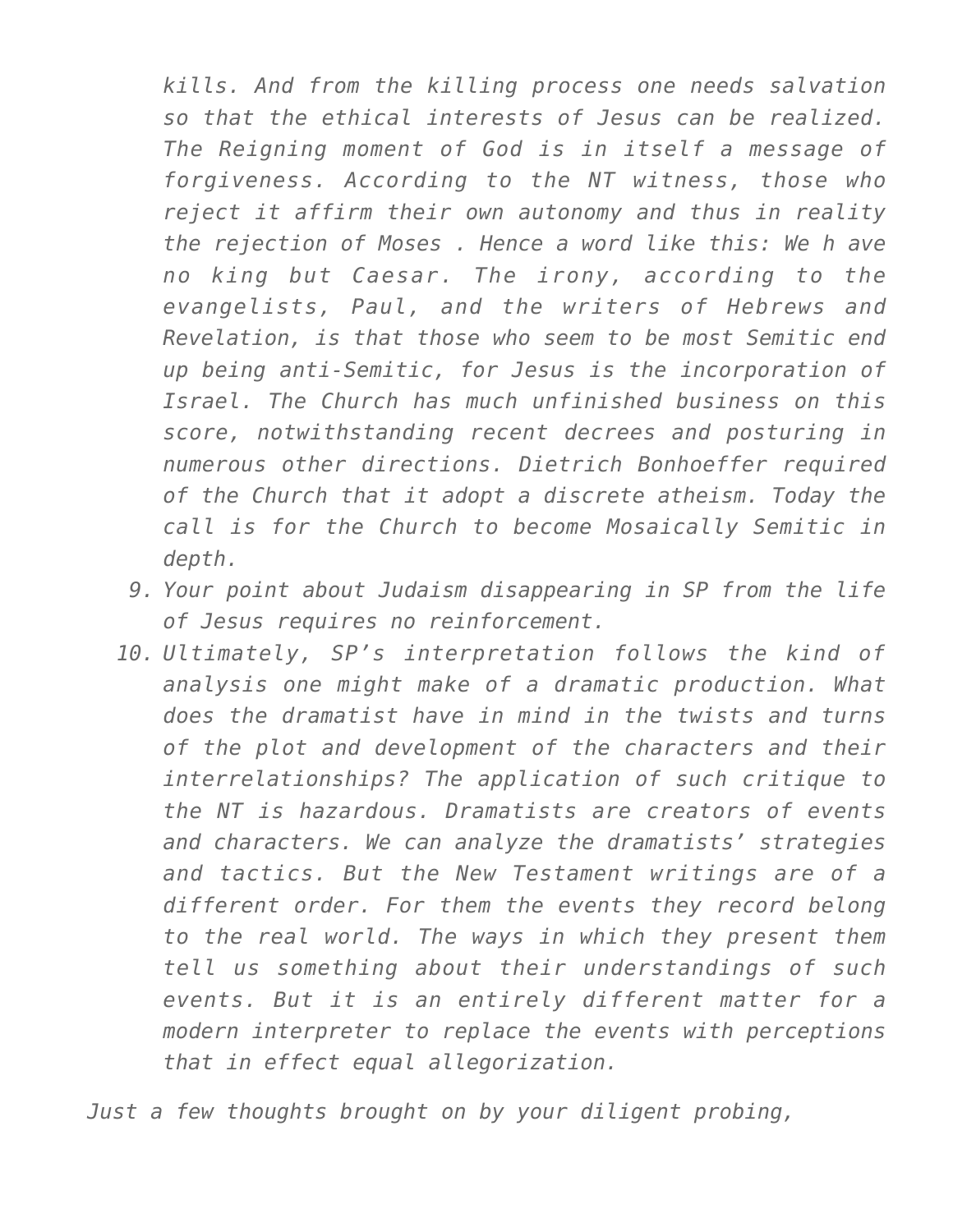#### *Retired Theology Prof in Texas*

*Two weeks ago I sat through four lectures in San Antonio by John Dominic Crossan — six hours worth. So when I read your review of Patterson's book, I felt deja vu all over again. Practically the same words, phrases, thesis. The Jesus Seminar folk seem to be pretty monolithic.*

## *Two Lutheran Pastors in Indiana. Brothers. One ELCA, one LCMS. Guess which is which.*

*I have not read the book either, but what a stunning tour de force! I run into this kind of ethics as salvation in the form of some liberal left of center politics all the time in my mainline protestant friends. Your book review gave me more ammunition. It was a great read. Peace.*

*Thanks for the review of Stephen Patterson. Once again I am glad that my salvation does not depend upon my courage to be, or my ethical production etc. I might be a lazy Christian, but first, last, and in between I'm God's handiwork. And that's just what I need to hear day after day after day. Thanks again for your weekly insights,*

*Peace.*

## *An ELCA Seminary Professor*

*Your Karl Barth attribution [about scholars searching for the*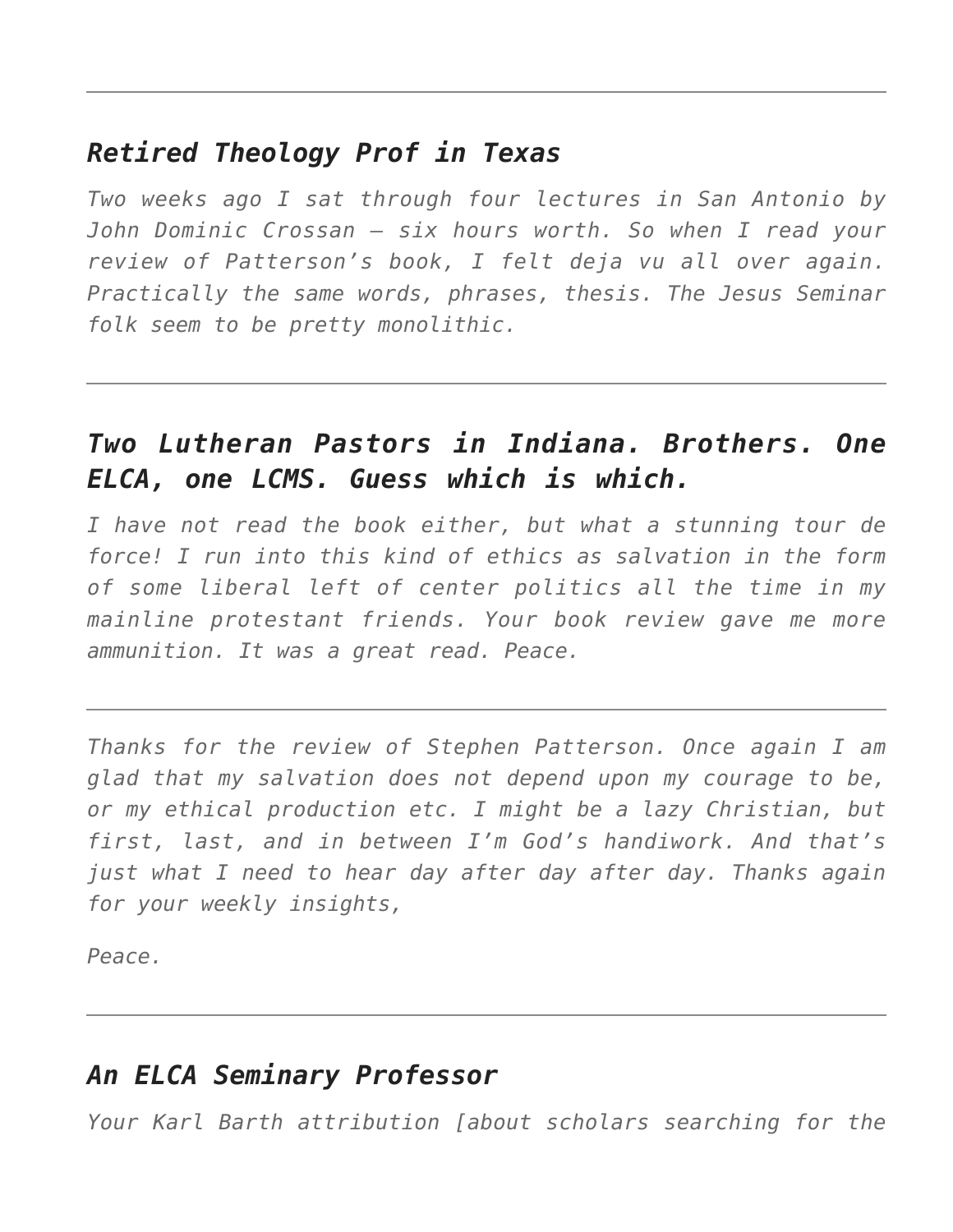*"historical Jesus" by peering down a deep well to see his face, and then describing the face they saw peering up at them] belongs rightfully to Albert Schweitzer, in his book "The Quest of the Historical Jesus," though KB, of course, also read and was influenced by AS. P.S. I learned that studying with you at the sem in '81. [Ed. Shows that not only my short-term memory is fading.]*

#### *Another Lutheran Theology Professor (Ethics)*

*I really appreciated again this thoughtful exegesis of SP's exegesis. A few thoughts come immediately to mind:*

- *1. Might the biggest problem for postmodern theology still be the enduring problem for theology before it was postmodern: namely, underappreciating [in the paradigm of the Crossings matrix] the D-3 depth-dimension of the human problem, and the P-4 dimension of"deep" Gospel needed to heal that diagnosis? My sense is that SP would have no idea about what God you are talking about in wrath and criticism, because that God is not at all present in his working theology of Jesus.*
- *2. We can appreciate that SP, along with many others, even many an ethicist (e.g., Reinhold Niebuhr), do well or pretty well with the Diagnosis step 1 (people's bad morals, bad behavior) & sometimes D-2 stuff of misplaced faith–even to crossing it over to the Good News of P-5 and P-6 (right faith and right behaviors). But they miss the depth of THEOLOGICAL ethics by leaving the God who criticizes (even to death) sinners but also gives them a Lord who claims them back from death into life.When you spoke of how we are now in the third or fourth round of searching for the historical Jesus, might all this*